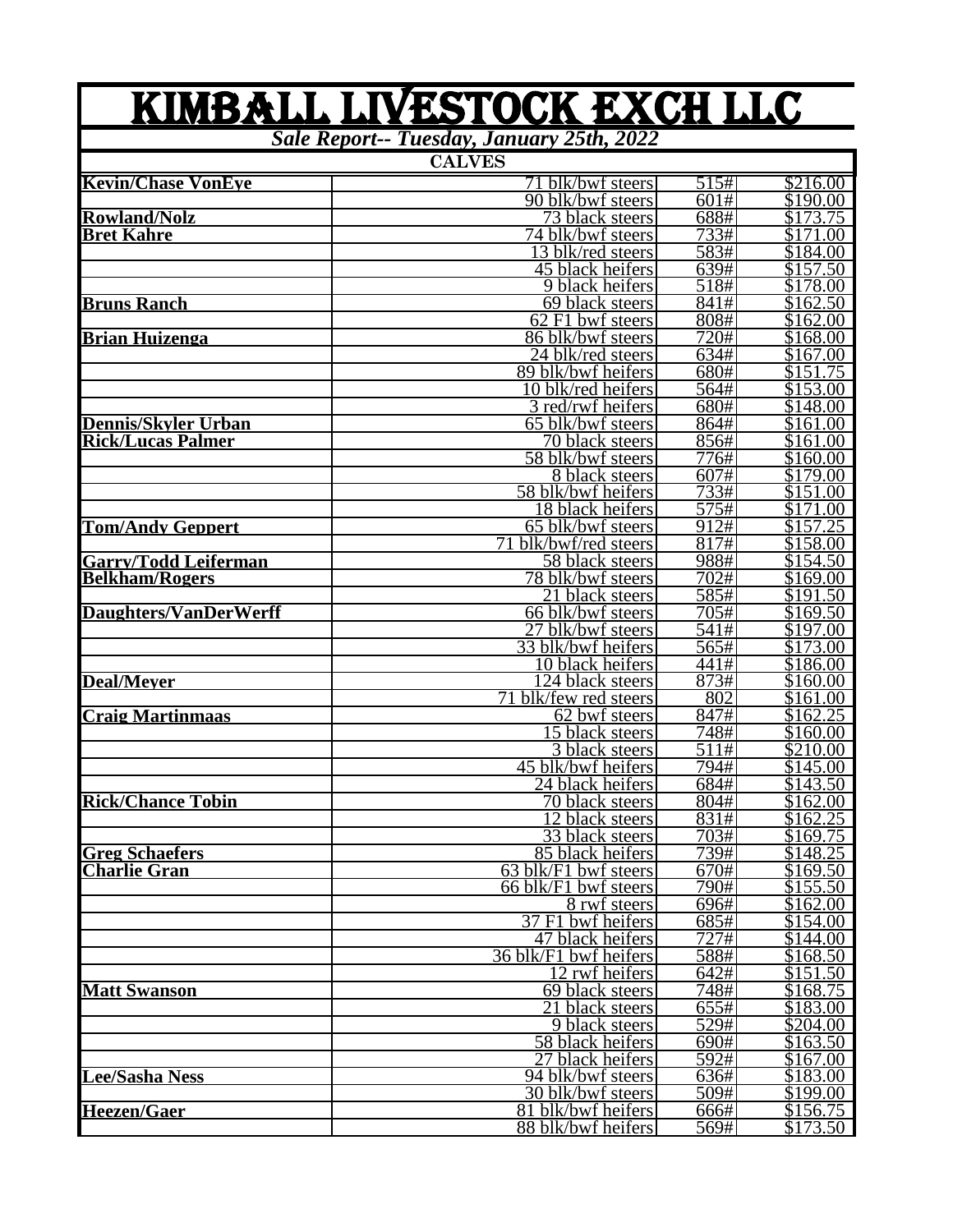|                                  | 20 red/charx heifers                                                            | 622#                       | \$155.25                     |
|----------------------------------|---------------------------------------------------------------------------------|----------------------------|------------------------------|
|                                  | 50 blk/red steers                                                               | 544#                       | $\overline{$199.00}$         |
| <b>Christensen Ranch</b>         | 26 blk/bwf steers                                                               | 815#                       | \$161.00                     |
| <b>Scott Ziebart</b>             | 46 red/charx steers                                                             | 791#                       | \$158.00                     |
|                                  | 10 red steers                                                                   | 667#                       | \$171.50                     |
|                                  | 23 red/charx heifers                                                            | 707#                       | \$148.50                     |
|                                  | 10 red/charx heifers                                                            | 551#                       | $\overline{$}165.00$         |
| <b>Cole/Randy Rinehart</b>       | 50 blk/bwf heifers                                                              | 691#                       | \$151.50                     |
|                                  | 29 blk/red heifers                                                              | 610#                       | \$159.50                     |
|                                  | 5 blk/bwf steers                                                                | 487#                       | \$215.00                     |
| <b>Pettrle Bros.</b>             | 50 blk/red/charx steers<br>37 blk/red/charx steers                              | 684#<br>859#               | $\sqrt{3174.00}$<br>\$149.50 |
|                                  | 14 blk/red steers                                                               | 534#                       | \$192.00                     |
|                                  | 45 blk/bwf heifers                                                              | 747#                       | \$149.50                     |
|                                  | 35 blk/red heifers                                                              | 597#                       | \$153.00                     |
| <b>Brian Havlik</b>              | 64 blk/red/charx steers                                                         | $\overline{919}$ #         | \$151.50                     |
| <b>Leisinger Ranch</b>           | 28 blk/bwf steers                                                               | 578#                       | \$191.00                     |
|                                  | 64 blk/bwf heifers                                                              | 625#                       | \$160.00                     |
| <b>Paul VonEve</b>               | 33 black steers                                                                 | 673#                       | \$176.50                     |
|                                  | 9 black steers                                                                  | 482#                       | \$213.00                     |
| <b>Adam Schmiedt</b>             | 22 blk/red steers                                                               | 688#                       | \$173.50                     |
|                                  | 12 blk/bwf steers                                                               | 780#                       | $\overline{$160.00}$         |
|                                  | 22 blk/bwf steers                                                               | 804#                       | \$158.50                     |
|                                  | 26 blk/bwf heifers                                                              | 757#                       | $\sqrt{3147.00}$             |
|                                  | 4 blk/red heifers                                                               | 640#                       | \$155.00                     |
| <b>Chuck/Lyle Sprecher</b>       | 20 blk/red steers                                                               | 505#                       | \$206.00                     |
|                                  | 25 black steers                                                                 | 694#                       | \$169.00                     |
|                                  | 26 blk/bwf heifers                                                              | 615#                       | \$159.00                     |
|                                  | 17 black heifers                                                                | 453#                       | \$184.00                     |
| <b>Richard Sinkie &amp; Sons</b> | 18 blk/charx heifers                                                            | 726#                       | \$154.00                     |
| <b>DeJong Ranch</b>              | 3 blk/bwf heifers<br>18 blk/bwf steers                                          | $\overline{590}$ #<br>507# | \$155.00<br>\$210.00         |
|                                  | 24 blk/bwf steers                                                               | 628#                       | \$172.00                     |
|                                  | 32 black heifers                                                                | 553#                       | \$175.00                     |
|                                  | 9 black heifers                                                                 | 450#                       | \$187.00                     |
| <b>Todd Reinesch</b>             | $\overline{12}$ black steers                                                    | 616#                       | $\overline{$171.00}$         |
|                                  | 4 black steers                                                                  | 477#                       | \$213.00                     |
|                                  | 6 black heifers                                                                 | 536#                       | \$174.00                     |
| <b>Lonnie Sharping</b>           | 14 blk/charx heifers                                                            | 621#                       | \$161.25                     |
|                                  | 4 black heifers                                                                 | 517#                       | $\overline{$176.00}$         |
| <b>Jim Stephenson</b>            | 15 black steers NW                                                              | 590#                       | \$188.00                     |
|                                  | 6 black heifers NW                                                              | 590#                       | \$157.50                     |
| <b>Steve Langdeau Jr.</b>        | 5 black steers                                                                  | 591#                       | \$182.00                     |
|                                  | 2 blk/red heifers                                                               | 562#                       | \$164.00                     |
|                                  | YEARLINGS                                                                       |                            |                              |
| <b>Belkham/Rogers</b>            | 54 blk/bwf heifers                                                              | 1115#<br>995#              | \$140.75<br>\$135.00         |
|                                  | 16 blk/red heifers                                                              |                            |                              |
|                                  | Sale Report-- Friday, January 28th, 2022                                        |                            |                              |
|                                  | <b>BRED HEIDERS</b>                                                             |                            |                              |
| Lee/Della Amdahl                 | 0 black heifers AI'd x 1 day due 3/30                                           | 107#                       | \$1,885.00                   |
|                                  | 16 black heifers AI'd x 1 day due 3/30<br>5 black heifers AI'd x 1 day due 3/30 | 1127#<br>1120#             | $\overline{$1,860.00}$       |
|                                  | 6 bwf heifers AI'd x 1 day due 3/30                                             | 140#                       | \$1,840.00<br>\$1,840.00     |
| <b>Konechne Ranch</b>            | 52 black heifers AI'd x 4 days due 3/10                                         | 1149#                      | \$1,710.00                   |
|                                  | 25 bbf heifers AI'd x 4 days due 3/10                                           | 1169#                      | \$1,725.00                   |
| <b>Bruce McCloud</b>             | <u>49 black heifers due 3/20 x 20 days</u>                                      | 1166#                      | $\overline{$}1,710.00$       |
|                                  | 4 bwf heifers due 3/20 x 20 days                                                | 1280#                      | \$1,700.00                   |
| <b>Adam Schmiedt</b>             | 22 black heifers due $3/3 \times 10$ days                                       | 1081#                      | \$1,710.00                   |
|                                  | 24 black heifers due $3/3 \times 10$ days                                       | 1076#                      | \$1,685.00                   |
|                                  | 10 black heifers due 3/3 x 10 days                                              | 1066#                      | \$1,675.00                   |
| <b>Doug/Ty Nelson</b>            | 45 black hfrs AI'd x 35 days due 3/22                                           | 1058#                      | \$1,685.00                   |